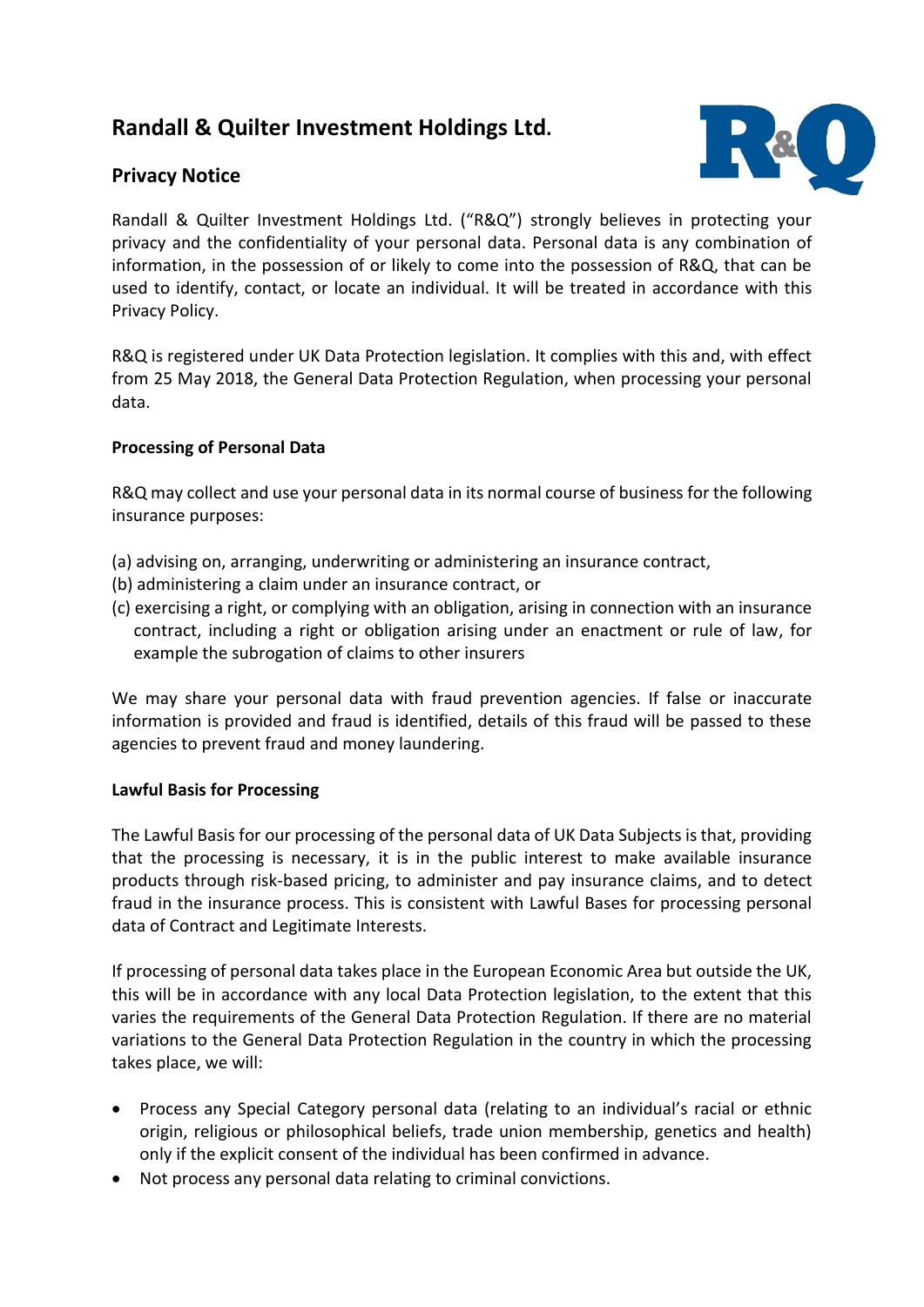#### **The Insurance Market Process**

Insurance involves the use and disclosure of your personal data by various insurance market participants such as intermediaries, insurers and reinsurers. The London Market Core Uses Information Notice sets out those core necessary personal data uses and disclosures. Our core uses and disclosures are consistent with the London Market Core Uses Information Notice. R&Q's Policy is to restrict the amount of personal data requested / disclosed to the minimum required to achieve the stated purpose of the processing, as set out in the London Market Core Uses Information Notice. We recommend that you review this notice.

# **Personal Data Collected**

Insurance underwriting and claims information is collected either directly from you or from other participants in the insurance market which are engaged in your insurance arrangements, for storage in R&Q's systems. Your Personal Data may include your name and contact details, and other information that is pertinent to your insurance policy or claim, for example your address, information on your immediate family if they are to be included in the policy or claim, your occupation, and your insurance claims experience. This may include some "sensitive" information, for example your medical history or details of criminal convictions, which will be processed only to the extent necessary for the purpose of the insurance and to provide the service you require.

# **Disclosure of Information to Others**

We may pass your personal data to third parties such as intermediaries, insurers, reinsurers, claims managers, loss adjusters, sub-contractors, our affiliates and to certain regulatory bodies who may require your personal data themselves and process it for the purposes described in this Privacy Notice. We will provide the names of such third parties upon request from you.

We do not disclose any of your personal data to any third parties except as set out in our Privacy Notice or as permitted by law or authorised by you.

# **Children - Consent**

When processing personal data relating to children, we will do so on a lawful basis. In some cases, explicit consent from the child may be needed, and we will ensure that the child can understand what is being consented to and is therefore suitably informed. We will also make reasonable efforts to ensure that a person giving consent on behalf of a child holds parental responsibility for the child.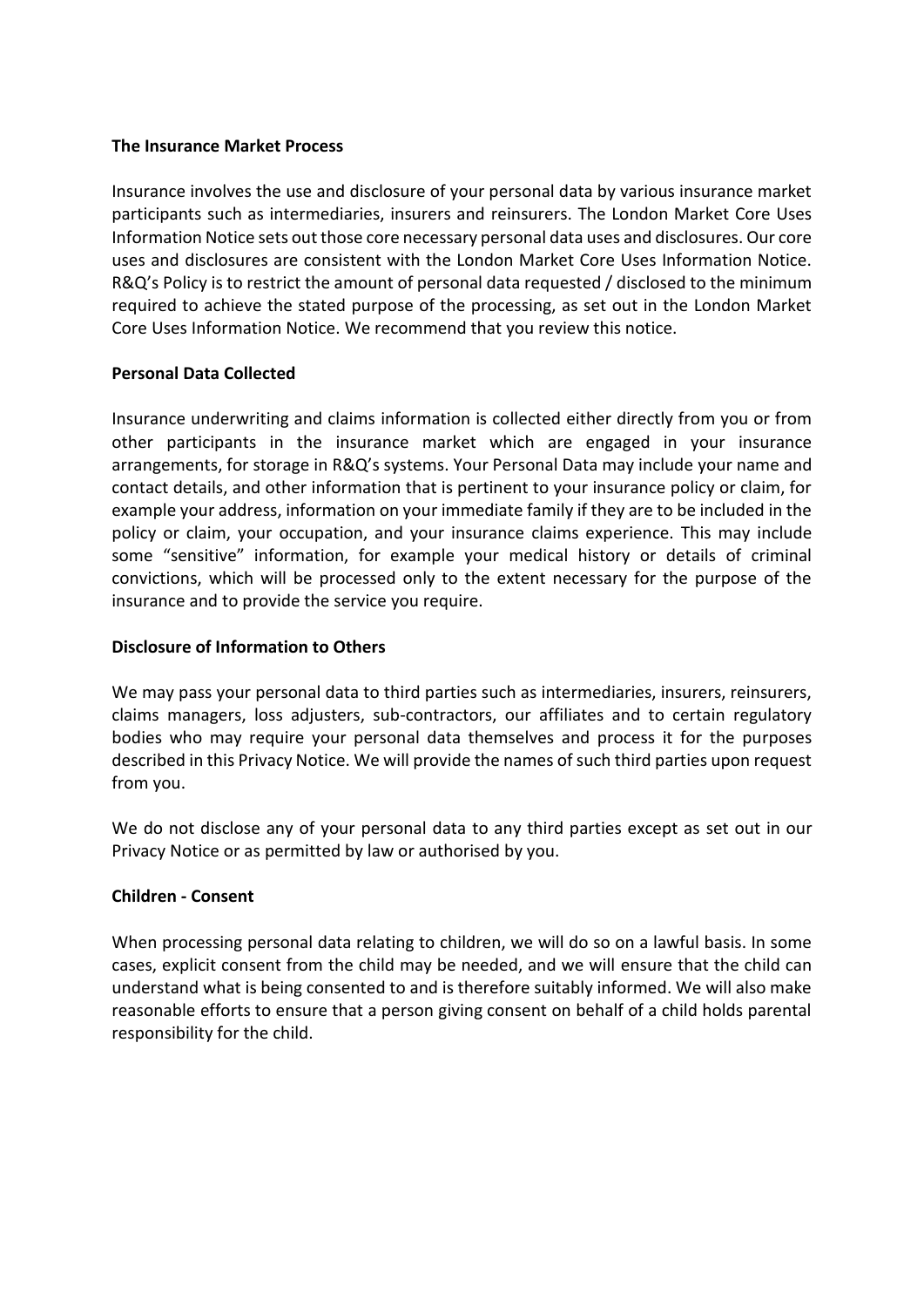# **Requests to Cease Processing**

If you instruct us to cease processing your personal data, this may impact upon our ability to provide insurance or to pay claims. We may contact you to advise that the cessation of processing or the deletion of your personal data is not possible because the processing of certain data is necessary and lawful as outlined above.

# **Profiling and Automated Decision Making**

R&Q's operations do not include automated decision making or profiling.

# **Data Retention Periods**

We will retain your Personal Data for a minimum period of 7 years and for no longer than is necessary for the purposes of the processing.

# **International Transfers**

Depending on the circumstances, the use of Personal Data described in this Notice may involve a transfer of data outside the UK and the European Economic Area to countries that have less robust data protection laws. Any such transfer will be made with appropriate safeguards in place.

# **Non-Core Uses of Personal Data**

We will not use Personal Data for purposes beyond those set out in the London Market Core Uses Information Notice.

#### **Your Rights under the General Data Protection Regulation**

The European Union General Data Protection Regulation, effective 25 May 2018, sets out the following rights of Individuals relating to the processing of their Personal Data:

1. The Right to be Informed

Individuals have a right be provided with fair processing information to be provided, typically through a Privacy Notice.

#### 2. The Right of Access

Individuals have a right to obtain confirmation that their data is being processed and to obtain access to their personal data.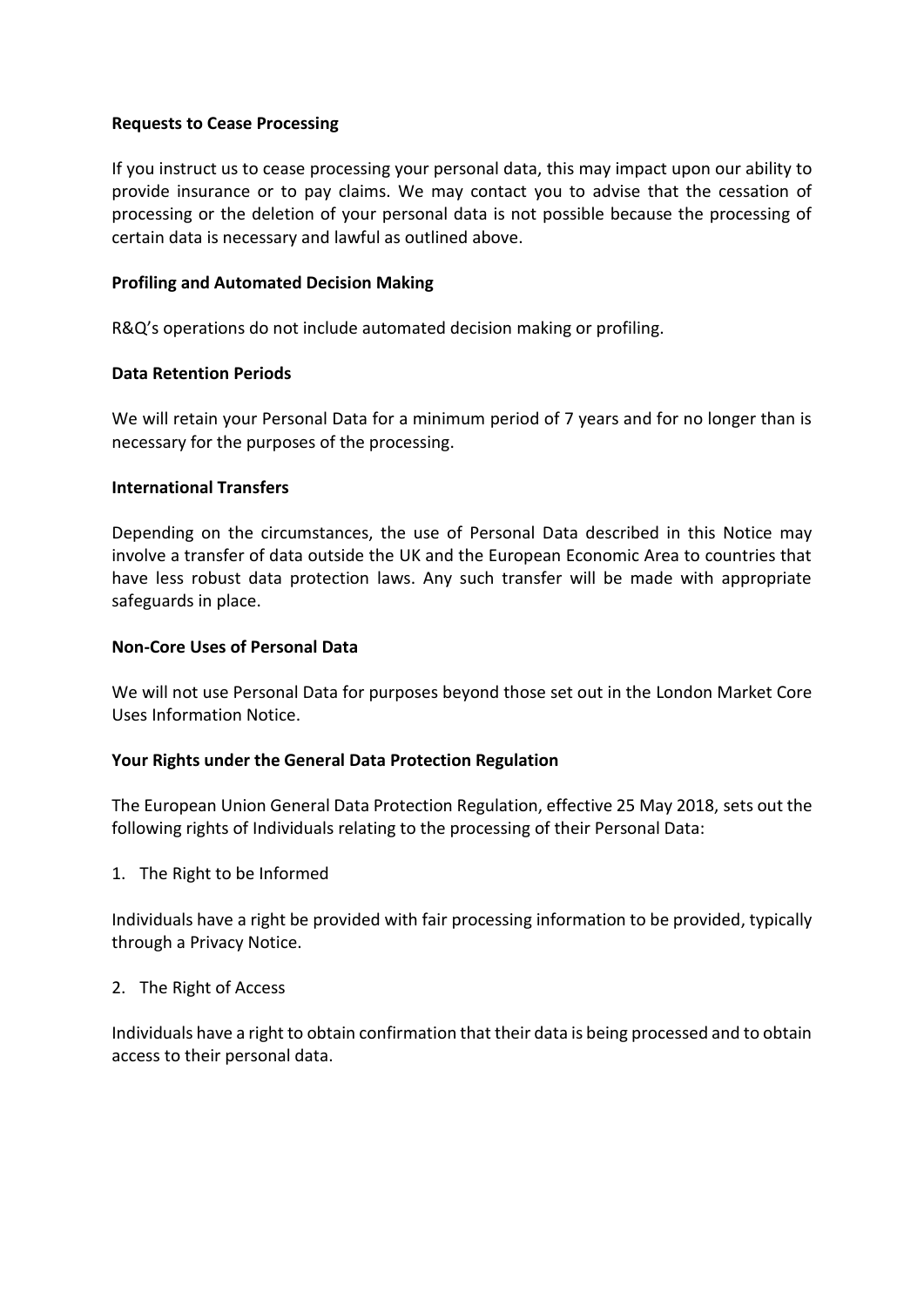# 3. The Right to Rectification

Individuals have a right to have personal data rectified if it is inaccurate or incomplete. If the personal data in question has been disclosed to third parties, they must be informed of the rectification, and the individuals must also be informed of this.

#### 4. The Right to Erasure

Individuals have a right to request the deletion or removal of personal data where there is no compelling reason for its continued processing.

# 5. The Right to Restrict Processing

Individuals have a right to stop or suppress the processing of personal data.

6. The Right to Data Portability

Individuals have a right to obtain and re-use their personal data for their own purposes across different services. It allows them to move, copy or transfer personal data easily from one IT environment to another in a safe and secure way, without hindrance to usability.

# 7. The Right to Object

Individuals have a right to object to processing based on legitimate interests or the performance of a task in the public interest/exercise of official authority (including profiling); direct marketing (including profiling); and processing for purposes of scientific/historical research and statistics.

8. Rights in relation to Automated Decision-making and Profiling

Individuals have a right of protection against the risk that a potentially damaging decision is taken without human intervention.

#### **Access to Personal Data**

It is important that the Personal Data we hold about you is accurate, complete and up-todate. As noted above, you have the Right of Access to your personal data and to request the amendment of any element of it that may be incorrect, and to assert your other Rights as listed above.

If any of your details change you can update us through your normal contact at R&Q or by sending an e-mail t[o data.enquiries@rqih.com.](mailto:data.enquiries@rqih.com)